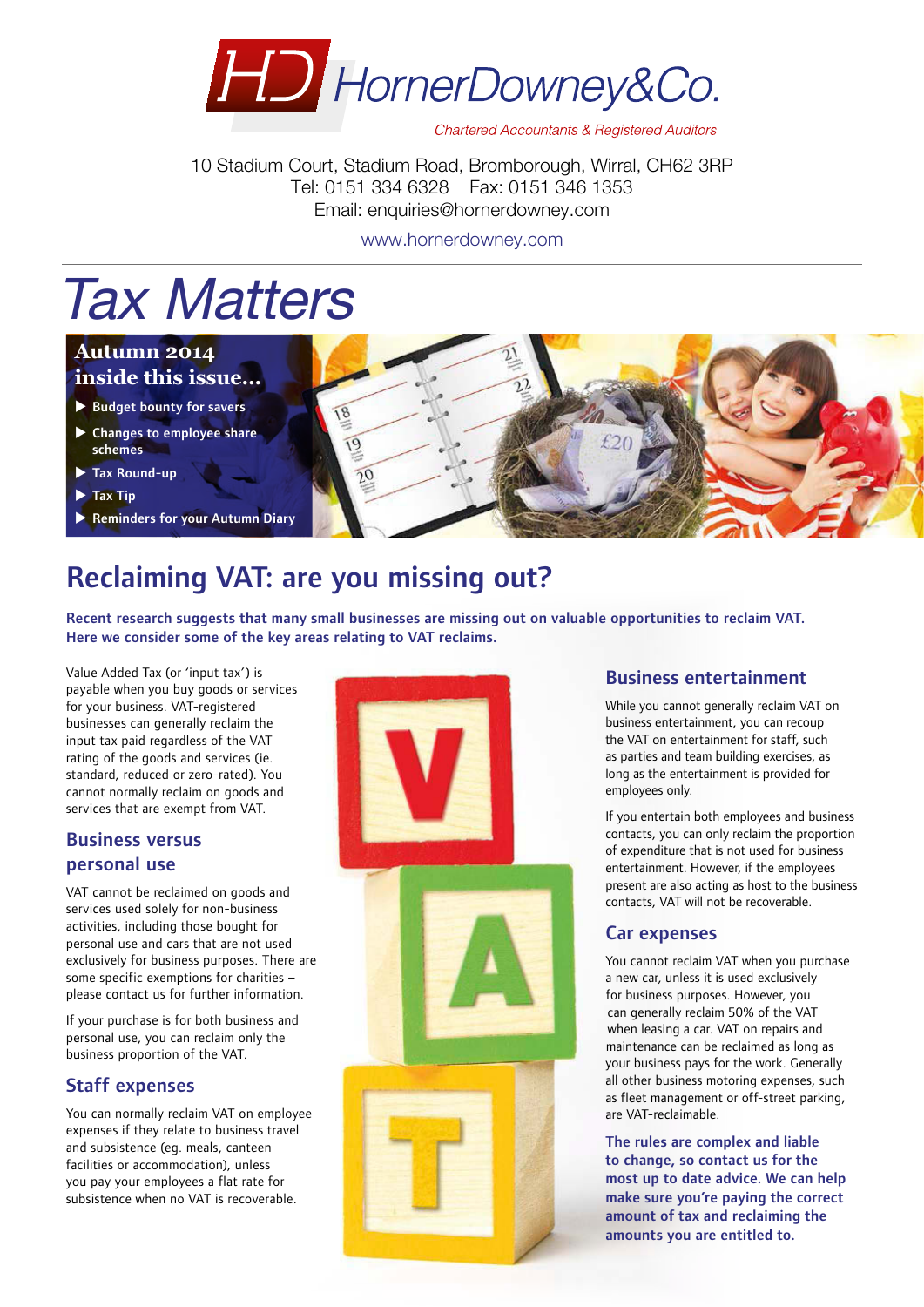# Budget bounty for savers

In the 2014 Budget the Chancellor unveiled a number of measures of benefit to some savers, including a reduction in the starting rate of tax for savings income and a doubling of the savings rate band. From 6 April 2015 the starting rate of tax for savings income will reduce from 10% to 0%, and the savings rate band will rise to £5,000 from the same date.

The effect of these changes is that for 2015/16 savers will not pay tax on any interest they receive on their savings if their income potentially subject to tax for the year is £15,500 or less. This is the total of the personal allowance for 2015/16 of £10,500 plus the savings rate band of £5,000. An individual who



was born before 6 April 1938 will not pay any tax on their savings income as long as their income is less than £15,660 (personal allowance of £10,660 plus £5,000 savings rate band). The figures are higher for those in receipt of the blind person's allowance.

#### Operation of the savings rate

The savings rate applies to savings income up to the savings rate band. However, if a person has non‑savings income (excluding dividends) after deducting personal allowances of more than the savings rate band, the savings rate is not available.

## Example

George and Gwen are married. Both were born after 1938. George has a salary of £60,000 and interest from bank and building society accounts of £5,000, while Gwen has a salary of £10,500.

By transferring the savings accounts to Gwen, the interest can be received tax-free in 2015/16. In George's hands it is taxed at 40%.

By moving the investments, it is possible for the couple to save tax of £2,000 (£5,000 @ 40%) in 2015/16.

## What counts as savings income?

Savings income includes interest on savings accounts held with bank and building societies and other account providers (e.g. credit unions) and interest distributions from authorised unit trusts and open‑ended investment companies. Also coming within the definition of savings income is the profit on government or company bonds issued at a discount or repayable at a premium, purchased live annuity payments and gain from certain life insurance contracts.

#### Planning ahead

To make the most of the 0% savings rate some forward planning may be useful, particularly for couples where one spouse or partner has total income of less than the personal allowance plus the savings rate band for 2015/16.

This is illustrated by the following example.

#### Examples

In 2015/16 John has a salary of £20,000. He receives bank interest on his savings of £2,000. The savings rate is not available to him as he has non-savings income after personal allowances in excess of £5,000.

Julie was born in 1960. She has savings income in 2015/16 of £14,000. She has no other income. The first £10,500 of her income is set against her personal allowance for 2015/16. The balance of her savings income of £3,500 (£14,000 - £10,500) is taxed at the savings rate of 0% for 2015/16.

James has savings income in 2015/16 of £18,000. He has no other income. He was born in 1945. The first £10,500 of his savings income is set against his personal allowance, the next £5,000 is taxed at the savings rate for 2015/16 of 0% and the balance of £2,500 is taxed at the basic rate of tax.

#### Receiving interest gross

From 6 April 2015, the rules for registering to have interest paid without the deduction of tax are being changed to enable more savers to receive interest gross. Currently a saver can only apply for gross interest on form R85 if their total taxable income for the tax year is below their personal allowance.

> However, from 6 April 2015, a saver who is unlikely to pay tax on any of their savings income in the tax year can complete an R85 and register for interest to be paid gross.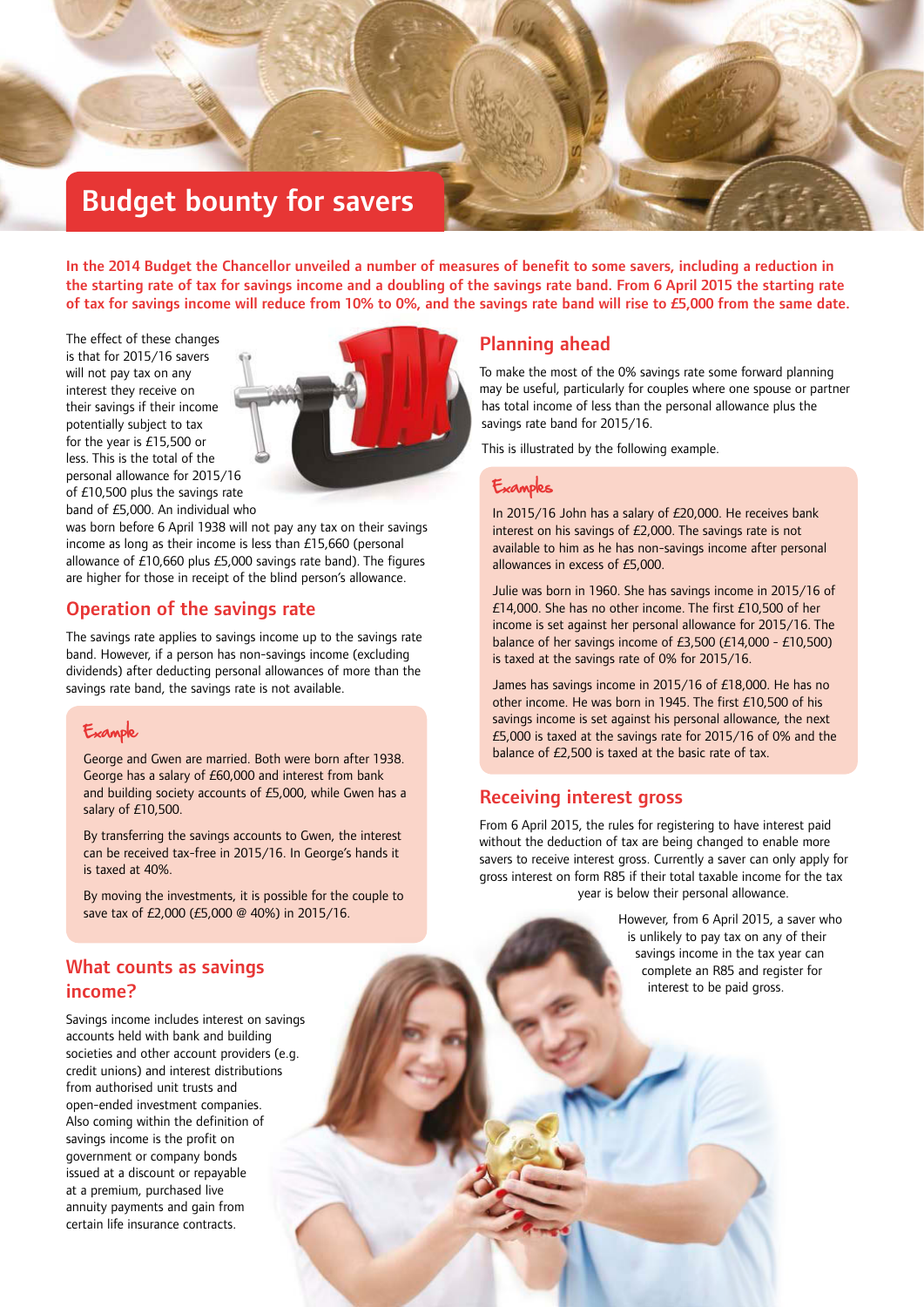

Following a review of employee share schemes by the Office of Tax Simplification (OTS) and a subsequent consultation by HM Revenue and Customs (HMRC), legislation introduced in the 2014 Finance Bill is designed to simplify the administrative burdens associated with operating a tax–advantaged share scheme.

The main changes are the replacement of the approvals process with a self–certification process and a move to compulsory online filing of share scheme returns.

## Tax advantaged share and share option schemes

There are currently four tax–advantaged share and share option schemes:

- share incentive plans (SIPs) an all–employee share scheme under which employees can purchase partnership shares from their pre–tax salary, be awarded free or matching shares by their employer or reinvest plan dividends in dividend shares
- Save As You Earn (SAYE) share option schemes employees invest up to £500 from their post–tax salary in a savings contract. At the end of the contract the savings can be used to buy shares at a fixed price
- company share option plans (CSOPs) a discretionary scheme under which selected employees (usually senior managers) can be awarded options to purchase shares in their employer company; and
- y enterprise management incentives (EMIs) a share option scheme targeted at small and medium–sized companies.

The tax advantages attaching to the schemes are conditional on the associated conditions being met.

#### Self–certification

Prior to 6 April 2014 SIPs, SAYE share option schemes and CSOPs needed HMRC approval for the scheme to benefit from the associated tax advantages. A simpler notification requirement applied to all EMI schemes.

HMRC no longer approves schemes. Instead, schemes must register online with HMRC's Employment Related Securities (ERS) online service and self–certify that the conditions for the scheme's tax advantaged status have been met. The requirement applies to SIPs, SAYE share option schemes and CSOPs. EMI schemes must be registered where options are granted or outstanding. Responsibility for registering and self–certifying SIPs, SAYE share option schemes and CSOP schemes rests with the company secretary.



Where a new scheme is set up on or after 6 April 2014, the scheme must be registered and self–certified by 6 July following the end of the tax year in which the first award of shares is met. So, for example, if a SIP is set up in May 2014 and the first award of shares made in June 2014, the scheme must be registered and the self–certification requirement met by 6 July 2015 for the award to enjoy the associated tax advantages.

#### Be aware…

Prior to 6 April 2014 HMRC approved tax–advantaged schemes. Schemes that were approved prior to that date still need to register with HMRC and self–certify by 6 July 2015. A failure to meet this deadline will mean that the tax advantages will be lost and will not apply to awards or exercise made under a SIP or SAYE share option scheme on or after 6 April 2014 or to any outstanding CSOP options, regardless of the date of grant.

Schemes that were set up prior to 6 April 2014 in respect of which HMRC approval was not sought by that date are subject to the rules applying to schemes set up on or after 6 April 2014.

## EMI options

Although EMI schemes were not subject to HMRC approval, a notification procedure applies to options granted under an EMI scheme. Where EMI options are granted on or after 6 April 2014, these must be notified to HMRC online and consequently the EMI scheme must be registered for HMRC's ERS online service.

## Submission of annual returns

Returns for employee share and share option schemes must be filed online with effect from the 2014/15 returns, which are due by 6 July 2015.

## Information required on non–tax advantaged schemes

As regards non–tax advantaged schemes, where HMRC had previously issued a notice to file Form 42, the scheme does not need to be registered until 6 July after the end of the tax year in which the next reportable event occurs. This means that if there are no reportable events in 2014/15 but a reportable event occurs in 2015/16, the scheme must be registered and a return made by 6 July 2016.